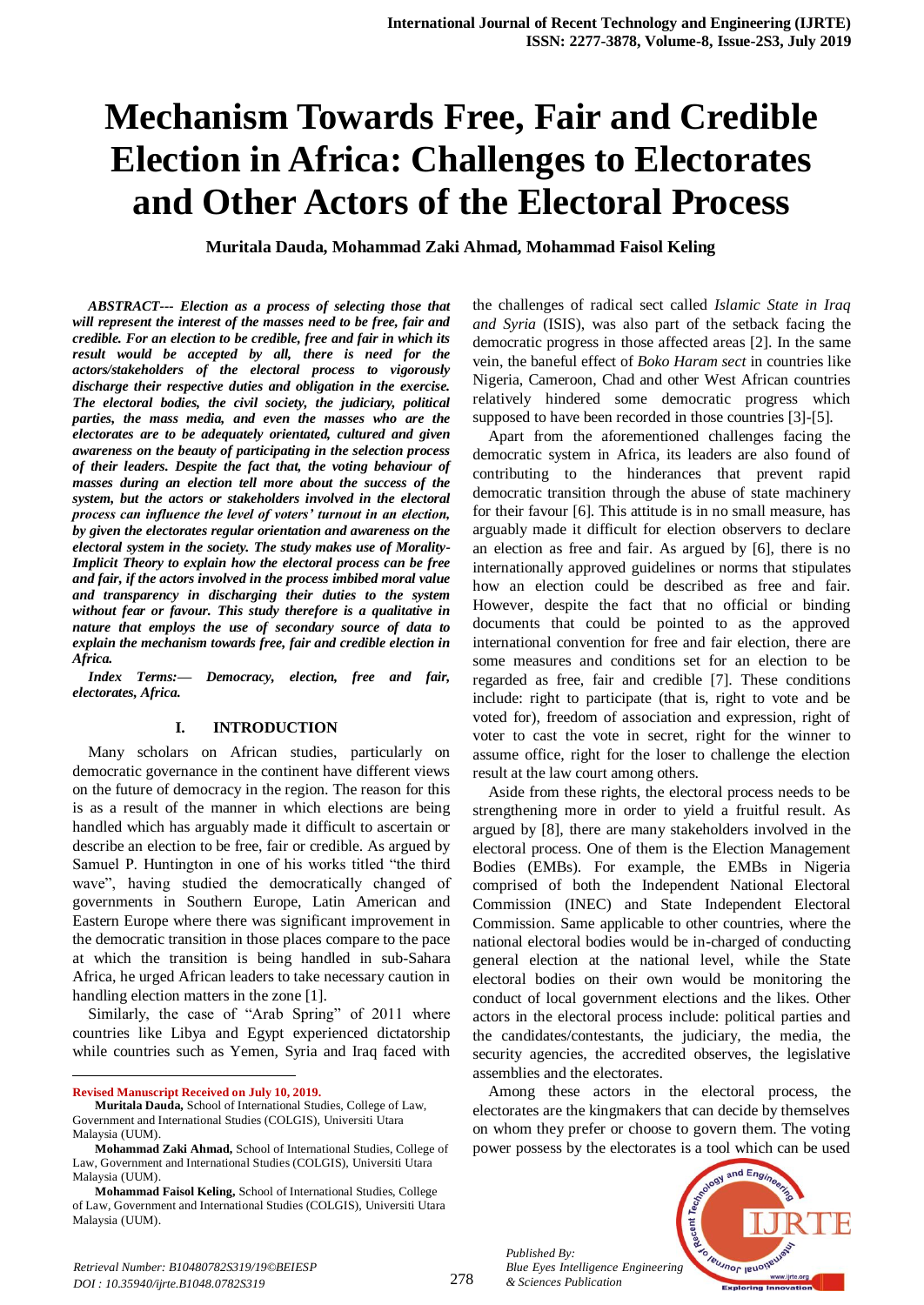#### **MECHANISM TOWARDS FREE, FAIR AND CREDIBLE ELECTION IN AFRICA: CHALLENGES TO ELECTORATES AND OTHER ACTORS OF THE ELECTORAL PROCESS**

in favour of candidates seeking for elective position either to the office of President, Governors, law makers at both the federal, state and local levels [8]. Hence, the unique role played by electorates and other stakeholders in the electoral process towards having free, fair and credible election cannot be overemphasized. It is against this backdrop that the study is examining the road towards having free, fair and credible election through the stakeholders of the electoral process in Africa.

## **II. STATEMENT OF PROBLEMS**

There are numerous studies on elections and electoral process with particular reference to countries in Sub-Sahara Africa. These studies conducted have aroused different views on the manner and style at which Africa's democratic system, particularly the free, fair and credible election which is supposed to be the entering point for democratic system of government, is being handled. For instance, studies like [1], [2], [6], [8], [9]-[18] among others, have been carried out on elections and electoral processes in Africa. However, it was observed that despites their studies' recommendations, the problems of having reasonable free, fair and credible election is still persists in Africa. Thus, this study is viewing the actors or players involved in electoral process as the panacea towards having free and fair elections in Africa, only if they discharge their duties and roles diligently.

## **III. METHODOLOGY**

A systematic review of literature is adopted by the study which focusing on elections, electoral processes and voting behaviours among the electorates in sub-Sahara Africa. This study is qualitative approach that premised its findings on the use of secondary data. This secondary data is sourced through published materials such as journal articles, books, Newspapers among others.

The study further makes use of Morality-Implicit Theory. According to the moral philosophers, there is relationship between moral notions and implicit theory of man and the society he lives [19]. The philosophers are also of the believe that implicit theory is central to man's moral beliefs [20]. For instance, Epstein "observed that individual extract moral values from their experiences within an implicit theory of reality, which contains a theory of the person and a theory of the world" [21]. The theory is explaining how morality translated to the behaviour of people which in turn guide their actions and reactions in the society. Peoples' orientation and perception to changes in the environment particularly in the society where they live reflect their moral-implicit theory response to the situation in their immediate environment. An example of this could be source in the Declaration of Independence of the Thirteen United States of America, 1776 that says:

*We hold these truths to be self-evident, that all men are created equal, that they are endowed by their creator with certain unalienable Rights…That to secure these rights, Governments are instituted among Men…That whenever any form of Government becomes destructive of these ends,* 

## *it is the Right of the People to alter or to abolish it, and to institute new Government [21].*

Thus, the above illustration is trying to point out on the reasoning capacity of man to correct any abnormally or any act that has no moral justification or value, particularly in governance or any settings that has to do with coordination of human activities and material resources to benefit the society. Doing this would strengthening the governance and the betterment of the society.

Similarly, the Morality-Implicit theory is relevant to the study in the sense that if the actors or players involved in the electoral process discharge their duties and responsibilities diligently without fear or favour for the success of the system, such action perhaps, is capable of leading the electoral process to be factually considered as free, fair and credible. More importantly, the electorates who are the kings that play the most active role towards chosen their representatives could best be explained under the theory. This is because, the citizens who are the voters are rational, and the rationality could influence their voting on who would represent their interest or not [10]. Any government of the day that is interested in the continuity of his party to be at the helm of affairs, would always considered voters/electorates towards his activities, policies and government programmes which mostly have direct impact on the masses [8]. Although, all actors involved in the electoral process are very important, but the major participants of action in the election that would determine the winner or the loser are the electorates/the masses, this quality alone portrayed it as the king in the electoral process that should be reckoned with in order to have free, fair and credible election.

## **IV. CONCEPTUAL CLARIFICATION**

 $Election - this$  is a process of selecting candidates who would represent the interest of the masses at the helm of affairs.

*Voting* – this is an act of exercising one's civic responsibility by participating in the selection process of leaders in the society.

*Voter turnout* – this simply means the percentage or level/voting age that electoral official registered as voters, and who eventually came out to cast their vote in an election. Voters' turn out is essential in an election, because it determines the peoples' political participation [13]. Similarly, the active participation of voters or masses in the political system that determines who govern the society is most essential and it gives credibility to the electoral system and to the party/candidate who may eventually win the election. As it is paramount and fundamental rights of the citizens who have attained the prescribed voting age to exercise their civic right, masses should ensure that they turn-out en-masse to participate in the selection process of the leaders that would represent their interest.

*Voting Behaviour* – this implies the manner on how the electorates votes and the determinant of their vote. As argued in other study [22], the term voting behaviour is



*Published By:*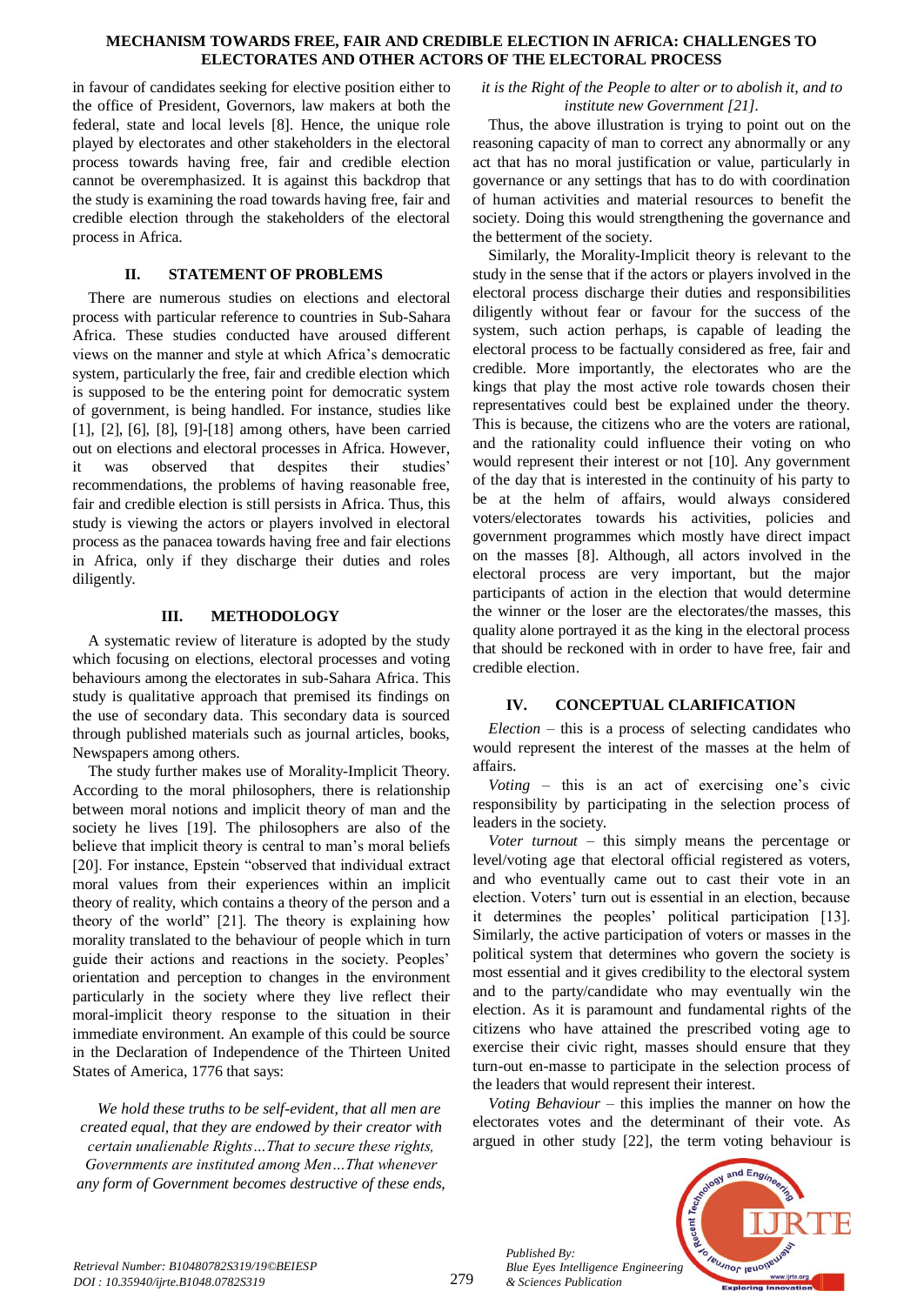"important in those political systems in which the voter has some sort of choice, no matter how limited". Although, the voting behaviour of electorates is determined by some factors depending on how and where an electorate wish to belong.

*Electoral Bodies* – these are the bodies charged with the responsibility to screened and registered political parties and candidates, at the same time conduct free and fair election for winners to emerge.

*Democratic Consolidation* – the term was meant to imply the challenge of securing new democracies or making long the life expectancy of a democratic system. As argued by Mahmud that "democratic transitions and consolidation are interrelated in a continuum". The authoritarian government is removed through election which emerge a democratically elected leader(s) in a free and fair election. Therefore, the successful transition of government from one democratic government to another through free, fair and credible election could be described as a consolidation of democratic system of government [23], [24]. In a nutshell, the democratic consolidation could be simply termed as the transition of power from one democratically elected government/administration to another through the conduct of free and fair election.

#### **V. WHAT CONSTITUTE FREE, FAIR AND CREDIBLE ELECTION**

As earlier mentioned in the introductory part of this work that, there are players or stakeholders in the electoral process which comprised of Election Management Bodies, political parties and contestants, the judiciary, the media, the security agencies, the accredited observers, the legislative assemblies, and the electorates [8]. Each of these players has its own role to play towards having free, fair and credible election. For instance, the EMBs, are at the top ladder that is charged with the responsibility of organizing, supervising and conducting the electoral process. Similarly, the political parties produce the candidates that who contest as their flag bearers. The parties also responsible for the sponsoring or financing the candidate put forward. The media are to sensitize and educate the public or masses of the activities of other actors in the process.

Furthermore, the legislative assemblies are in charge of formulating the legal guide or framework that would serve as a procedure for the conduct of the election. While the judiciary is the arbiter who adjudicates over the election disputes. The security agencies which comprise of police and other civil security agencies are to ensure the election environment is secure and violence free from the stakeholders that would participate in the process. The accredited observers ensure that the all the contestants and the electoral bodies are conducting themselves in accordance with the rules and procedures governing the process.

In addition, the electorate as one of the players in the electoral process could be described as the main actor that influence actions which serves as the result of election. These are categories of people who are eligible to vote in an election. As argued by [8] that, "without the involvement of the electorate, there will be no voting, sorting, counting, collation, announcement of results and the declaration of

winners". For instance in Nigeria, the Section 12 (1) of the country's Electoral Act 2010 stipulated that, "A person shall be qualified to be registered as a voter if such person:

- a. Is a citizen of Nigeria,
- b. Has attained the age of 18 years
- c. Is ordinarily resident, works in, originates from the Local Government Area Council, or Ward, covered by the registration centre
- d. Presents himself to the Registration Officer of the Commission for registration as a voter, and
- e. Is not subject to any legal incapacity to vote under any law, rule or regulation in force in Nigeria [25].

The above reason is one the factors that disqualified some people not to qualified to vote in an election in Nigeria. Similarly, this applicable to other countries as what constitutes the eligible voters and candidate or parties in an election.

As argued by [10], there should be certain processes, procedures and actions that must have been done in order for an election to be free and fair. And these processes are tabulated and categorized as: before polling day, on polling day and after polling day.

|               | Table 1: Procedures and Processes towards free and fair |  |  |
|---------------|---------------------------------------------------------|--|--|
| election [10] |                                                         |  |  |

| enegan [10] |                     |                                        |  |
|-------------|---------------------|----------------------------------------|--|
|             | Free                | Fair                                   |  |
| Before      | • Freedom of speech | • A transparent electoral              |  |
| Polling     | Freedom<br>of       | process                                |  |
| Day         | assembly            | · An election act and a                |  |
|             | Freedom from fear   | for<br>system<br>seat                  |  |
|             | in connection with  | allocation which grants                |  |
|             | the election        | no special privileges to               |  |
|             | Freedom<br>of       | any party, group,<br><b>or</b>         |  |
|             | movement            | person                                 |  |
|             | of<br>Absence       | independent<br>$\bullet$ An<br>and     |  |
|             | impediments<br>to   | impartial<br>electoral                 |  |
|             | standing<br>for     | commission.                            |  |
|             | election            | • Impartial<br>voter                   |  |
|             | Equal<br>and        | education programmes                   |  |
|             | universal suffrage  | $\bullet$ Absence<br>of                |  |
|             |                     | impediments<br>to                      |  |
|             |                     | inclusion<br>the<br>in                 |  |
|             |                     | electoral register                     |  |
|             |                     | • An orderly election                  |  |
|             |                     | campaign                               |  |
|             |                     | • Equal access to public               |  |
|             |                     | mass media                             |  |
|             |                     | $\bullet$ No $\bullet$<br>misuse<br>of |  |
|             |                     | facilities<br>government               |  |
|             |                     | for campaign purposes                  |  |



*Published By:*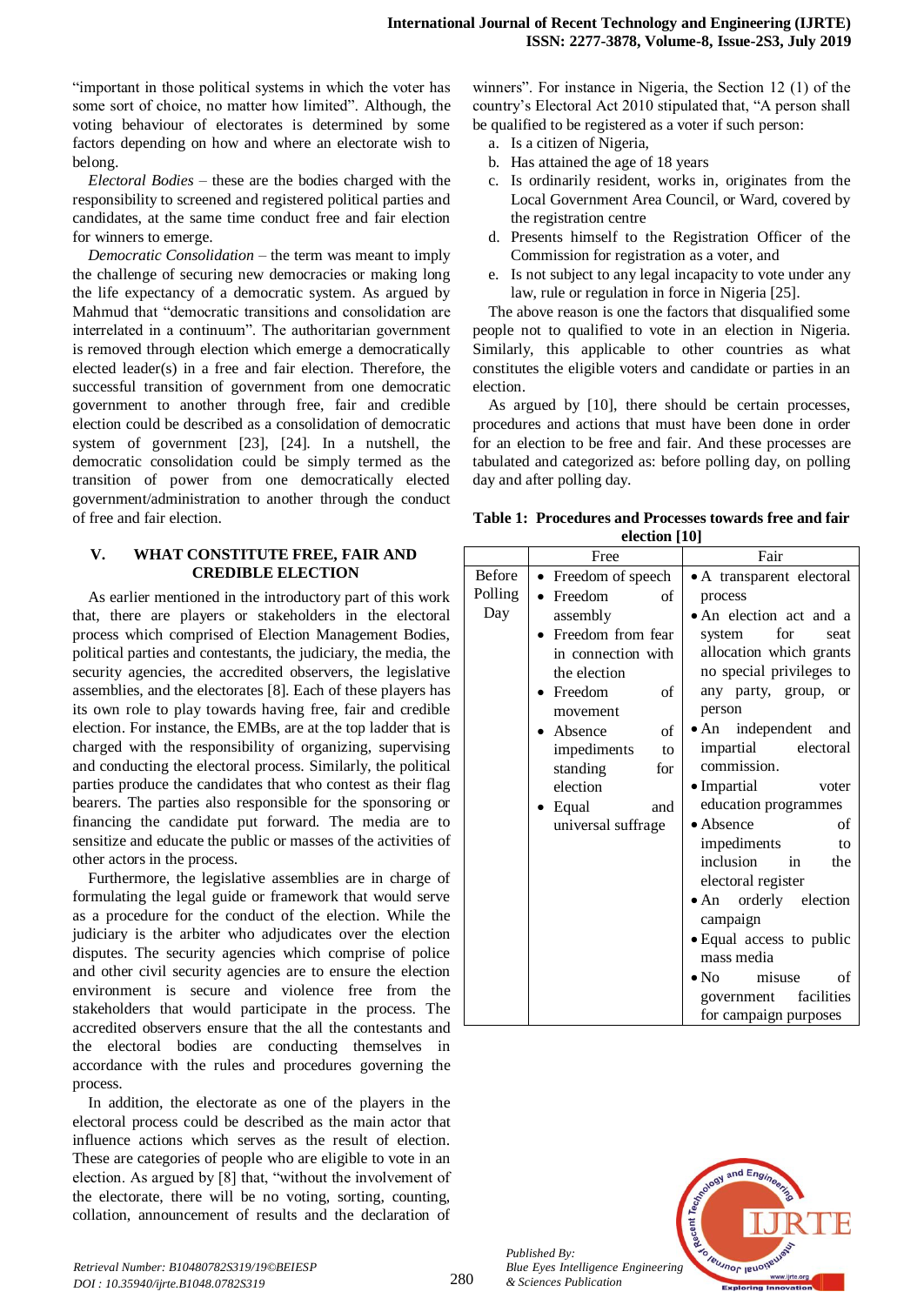#### **MECHANISM TOWARDS FREE, FAIR AND CREDIBLE ELECTION IN AFRICA: CHALLENGES TO ELECTORATES AND OTHER ACTORS OF THE ELECTORAL PROCESS**

| O <sub>n</sub> | Opportunity<br>to    | Secrecy of the ballot          |
|----------------|----------------------|--------------------------------|
| polling        | participate<br>in    | Adequate provisions to         |
| day            | the election         | ensure that voters only        |
|                | Absence<br>of        | vote once                      |
|                | intimidation<br>of   | Well designed ballot           |
|                | voters               | papers without serial          |
|                |                      | numbers                        |
|                |                      | Access to the polling          |
|                |                      | stations for accredited        |
|                |                      | party representatives          |
|                |                      | and election observers         |
|                |                      | Impartial assistance to        |
|                |                      | incapacitated voters           |
|                |                      | Proper<br>treatment<br>of      |
|                |                      | void ballot papers             |
|                | • Legal              | • Proper counting<br>and       |
| After          | possibilities<br>of  | reporting procedures           |
| polling        | complaint            | • Proper precautionary         |
| day            | • Adequate           | when<br>measures               |
|                | possibilities<br>for | transporting<br>election       |
|                | resolution<br>of     | material and securing          |
|                | election related     | polling stations               |
|                | conflicts            | • Impartial reports by the     |
|                |                      | election<br>media<br>on        |
|                |                      | results                        |
|                |                      | • Impartial treatment of       |
|                |                      |                                |
|                |                      | election complaints            |
|                |                      | $\bullet$ Acceptance of<br>the |
|                |                      | election results by all        |
|                |                      | involved                       |

The procedures indicated above in Table 1 if followed strictly without fear or favour by the concerned parties or players is capable of assessing or approaching a level playground for an election to be considered as free, fair and credible in African society.

### **VI. WHAT GIVES PEOPLE IMPRESSION THAT THEIR PARTY WON OR LOST AN ELECTION**

Mostly, after the conduct of an election the voters, candidates and their parties would be eager to hear the result of the election. To this effect, several studies such as [26]- [31] among others, have conducted on what constitute the existence of a winner or loser of an election. These studies revealed that voters themselves interpret winning or losing election. Winning in an election means being first. As argued by [31], some voters believed that winning an election is mostly all about having largest votes and seats in parliament and government. In some cases, voters who belong to a mini party may think that their party is winners if it was successful in some aspect. Whatever the case might be, the assumption of voters might be right or wrong depending on the final pronouncement from the electoral bodies headed by its chairman on the winner of an election. As part of ensuring free, fair and credible election, it becomes imperative for the electoral bodies to be neutral and transparency in the course of discharging its duties.

The electoral bodies, the voters, the judiciary, the media, accredited observers and other actors to the electoral process should be active in discharging their duties and functions in

order to have a successful election where all parties would agree to the election's result. Making election credible and fair is capable of motivating many particularly, masses who are indifference to the election. In other word, such would increase peoples' participation in electoral system.

### **VII. POLITICAL PARTICIPATION OF VOTERS IN ELECTORAL SYSTEM: THE ROLE OF THE ACTORS & RESULTS**

The involvement of masses in political activities such as election and its sorts, varies from one country to another. This is as a result of many reasons such as economic, religious, societal and environmental factors, personal reasons among others. These create avenue for political participation to be classified into groups namely: political gladiators (these are the contestants), political spectators (these comprised of voters and observers) and the Apathy (this category does not bother, care or motivate by the political activities in their societies). Therefore, for popular participation of masses in the political activities in Africa, all hands must be on deck. Meaning that, all the stakeholders involved in the electoral process have significant roles to play towards mass mobilization and awareness on the need for the public to partake in the selection or process of appointing leaders who will represent their interests during the decision making. The following are the roles expected to perform by the stakeholders of an electoral process so as to encourage people participation in the political activities:

*Mass Media* – as argued by [13] that "a free press is inevitable for democratic consolidation and citizen participation both during and after election". Media is avenue for public expression and it also a medium through which the political parties reached out to their supporters $32$ . For that reason, media need to create awareness and orientation on the positive effect of public participation in the political activities.

*Political Parties –* it becomes part of the role of political parties to canvass and educate masses on the benefit of their participation in politics. Voting during an election is part of discharging one's civic responsibility, so all eligible voters are to be educated on the need to contribute to the process.

*Civil Society Organisations –* these groups are spread all over the world, in order to educate and awaken peoples' orientation and awareness for the masses to actively participate in promoting democratic value in Africa.

*Electoral Managements Bodies (EMBs) –* the bodies have major role to play toward improving the voting behaviour of the masses. Thus, the following roles are expected functions or roles to be performed by the EMBs:

- a. The staff and other ad-hoc staff of the electoral bodies must be properly disciplined, trained and cultured on the conduct of their role and functions towards discharging their duties.
- b. There is need for strong voters' registration system or platform in all the constituency. This will allow eligible citizens who attain the voting age to register



*Retrieval Number: B10480782S319/19©BEIESP DOI : 10.35940/ijrte.B1048.0782S319*

*Published By:*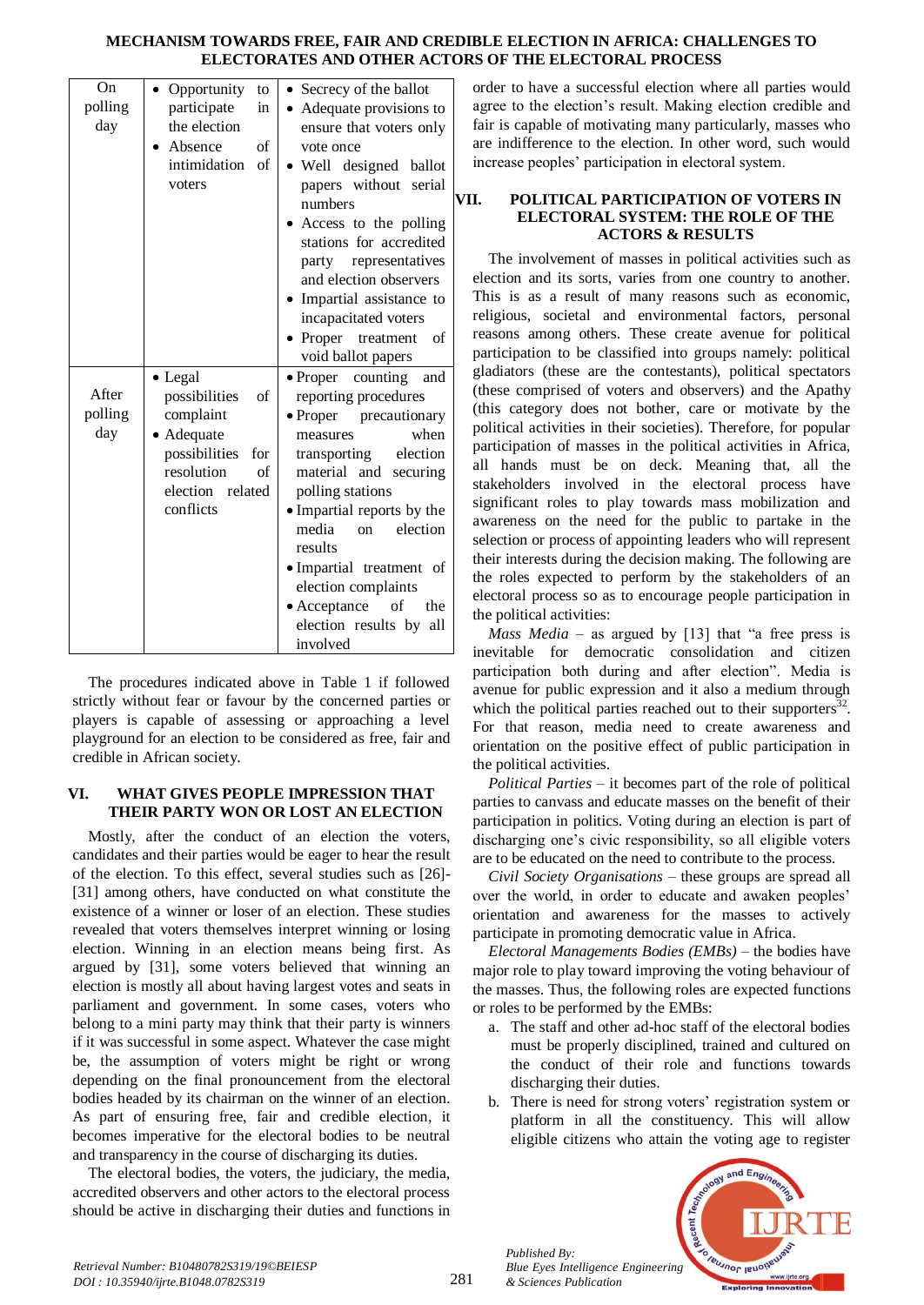their name and prepare for the exercise.

- c. The voting style should be adjusted in order not to make the system boring to the voters. For instance, verification and voting could be done at same time in order to avoid distraction or boring of the voting to the voters.
- d. The election materials should arrive promptly at the voting venue in order to avoid delay or lateness.
- e. The use of electronic verification should be encouraged and the Electoral bodies should ensure that all machines are working properly before the election day.
- f. The electoral bodies, the political parties and the civil society should ensure that the electorates/voters are well updated, orientated and sensitized on the democratic needs in the society.
- g. There is need for maximum security within and around the voting centres from the commencement of the exercise. It should be noted that, the presence of security agents at the polling units or voting centres should be in a form that would not create fear or tension to the electorates rather than to ensure free and peaceful election.
- h. The electoral bodies should promptly announce the election results after the collation from all voting centres.
- i. While, the winner is announced by the electoral bodies, the loser should be allowed to challenge the election results if needs be, at the court of law.

#### **VIII. CONCLUSION**

The conduct of free, fair and credible elections could be attained in Africa if necessary precautions are taken from the concerned quarters. The electoral bodies, the mass media, judiciary, civil society, the masses/voters among others, are the drivers that can make an election to be free and acceptable by all in the society. Therefore, the success of an election is not the responsibility of only electoral bodies, but also the duties of all in the system. Having free and fair elections in Africa is arguably an assured way to democratic consolidation in the continent. This is also capable of achieving the desire result for Africa towards the realization of its goals and objectives for peace and rapid development in the continent.

#### **REFERENCES**

- 1. S. P. Huntington, The Third Wave: Democratization in the Late Twentieth Century. Norman: University of Oklahoma Press, 1993.
- 2. L. Diamond, "Facing up to the democratic recession," Journal of Democracy, 26(1), 2015, pp. 141-155.
- 3. A. O. Salaam, "Boko Haram: Beyond religious fanaticism," Journal of Policing, Intelligence and Counter Terrorism, 7(2), 2012, pp. 147-162.
- 4. F. Adegbulu, "Boko Haram: The emergence of a terrorist sect in Nigeria 2009–2013," African Identities, 11(3), 2013, pp. 260-273.
- 5. A. O. Adelaja, A. Labo, and E. Penar, "Public opinion on the root causes of terrorism and objectives of terrorists: A Boko Haram case study," Perspectives on Terrorism, 12(3), 2018, pp. 35-49.
- 6. G. Geisler, "Fair? What has fairness got to do with it? Vagaries of election observations and democratic standards," Journal of Modern African Studies, 31(4), 1993, pp. 613-637.
- 7. F. Fukuyama, "Why is democracy performing so poorly?" Journal of Democracy, 26(1), 2015, pp. 11-20.
- 8. J. Ojo, Nigerian electoral and credible elections. Available: https://punchng.com/nigerian-electorate-and-credibleelections/.
- 9. J. Elklit, and P. Svensson, "What makes elections free and fair?" Journal of Democracy, 8(3), 1997, pp. 32-46.
- 10. J. Elklit, "Electoral institutional change and democratization: You can lead a horse to water, but you can't make it drink," Democratization, 6(4), 1999, pp. 28-51.
- 11. S. Mozaffar, and A. Schedler, "The comparative study of electoral governance-Introduction," International Political Science Review, 23(1), 2002, pp. 5-27.
- 12. C. D. Miguel, A. A. Jamal, and M. Tessler, "Elections in the Arab world: Why do citizens turn out?" Comparative Political Studies, 48(11), 2015, pp. 1355-1388.
- 13. S. S. Mahmud, "The 2015 general elections: Voter turnout, voting behavior and democratic consolidation in Nigeria," Independent National Electoral Commission Conference Paper, 2015, pp. 1-17.
- 14. S. Shah, "Free and fair? Citizens' assessments of the 2013 general election in Kenya," Review of African Political Economy, 42(143), 2015, pp. 44-61.
- 15. H. Onapajo, "Nigeria's 2015 general elections: The salience of electoral reforms," The Round Table, 104(5), 2015, pp. 573-584.
- 16. R. Markowski, "The Polish parliamentary election of 2015: A free and fair election that results in unfair political consequences," West European Politics, 39(6), 2016, pp. 1311-1322.
- 17. S. Birch, and C. V. Ham, "Getting away with foul play? The importance of formal and informal oversight institutions for electoral integrity," European Journal of Political Research, 56(3), 2017, pp. 487-511.
- 18. R. W. Frank, and F. M. I. Coma, "How election dynamics shape perceptions of electoral integrity," Electoral Studies, 48, 2017, pp. 153-165.
- 19. M. J. Sandel, Liberalism and its Critics. New York University Press, 1984.
- 20. E. Sampson, Justice and the Critique of Pure Psychology. Berlin: Springer Science and Business Media, 2012.
- 21. C. Y. Chiu, C. S. Dweck, J. Y. Tong, and J. H. Fu, "Implicit theories and conceptions of morality," Journal of Personality and Social Psychology, 73(5), 1997, pp. 923-940.
- 22. A. R. Ball, and B. G. Peters, Modern Politics and Government. NewYork: Palgrave Macmillan, 2005.
- 23. G. O'donnell, P. C. Schmitter, and C. J. Arnson, Transitions from Authoritarian Rule: Tentative Conclusions about Uncertain Democracies. Maryland: Johns Hopkins University Press, 2013.
- 24. M. Bratton, and N. V. de Walle, Democratic Experiments in Africa: Regime Transitions in Comparative Perspective. England: Cambridge University Press, 1997.
- 25. N. Emmanuel, Section 141 of the Electoral Act: A further bottleneck in the electioneering process. 2015, Available: https://poseidon01.ssrn.com/delivery.php?ID=587025086112 00700710803102910312610411307303703403109109509209 21130040810750061090670200070420400000150160720141 26067001064074037066031008013099123024119017082112 00505501406206908002012702706406411210109402612410 5073031104104083101008116001001082116116&EXT=pdf.
- 26. C. Anderson, Loser's Consent Cep: c C. England: Oxford University Press, 2005.S. Singh, I. Lago, and A. Blais, "Winning and competitiveness as determinants of political



*Published By:*